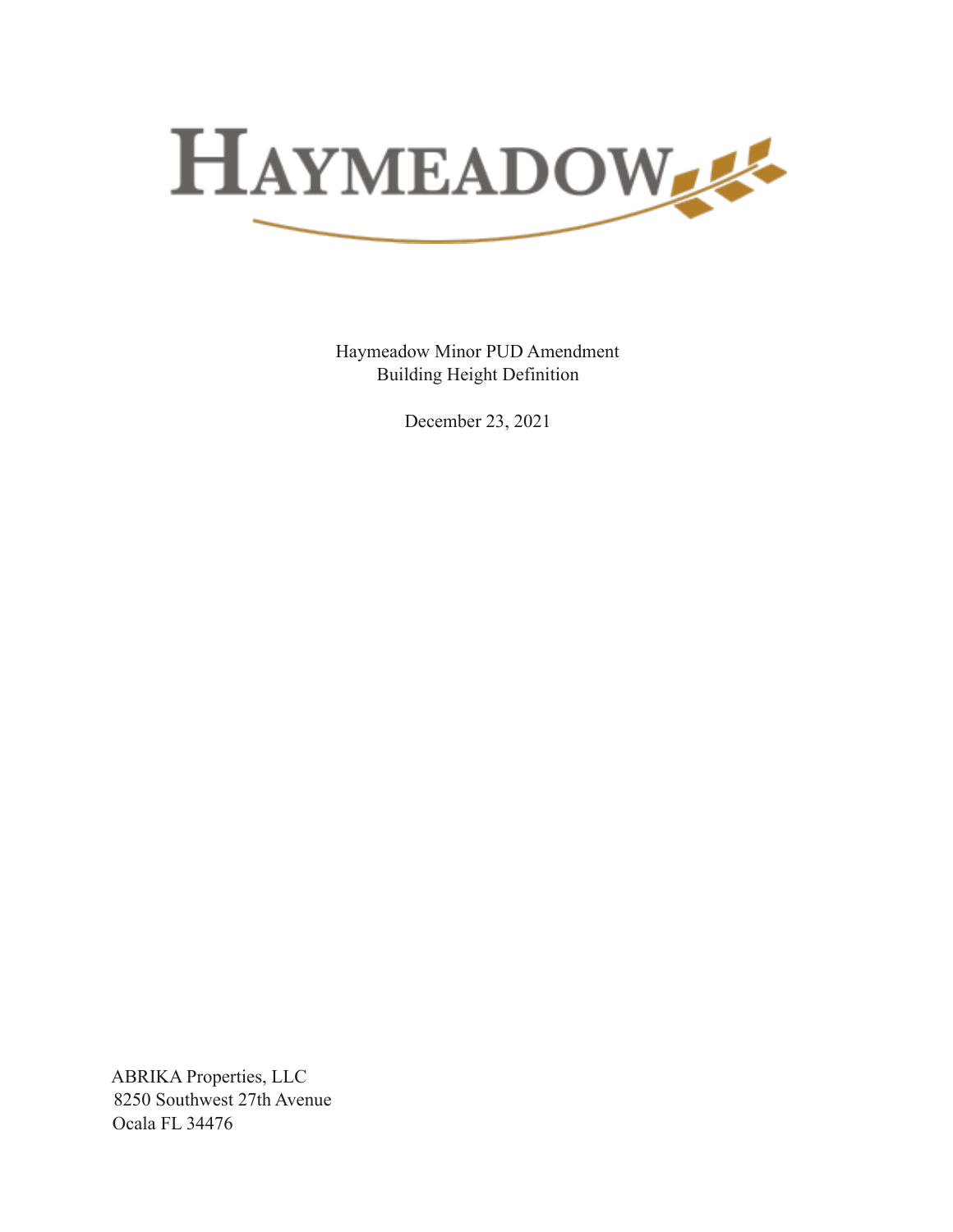## Background

The Haymeadow PUD Preliminary Plan was formally approved in 2014. One of the key Haymeadow Preliminary Plan documents is the PUD Guide, which serves as the governing land use regulation for Haymeadow. The PUD Guide details and defines the development standards that guide the various designated uses of the PUD Development Plan. This includes development specific standards such as allowable uses, setbacks, lot coverages and building height. The PUD Guide references back to the Town of Eagle land use code if there is not a PUD specific definition listed. The PUD Guide does not include a specific definition for building height so the current Town of Eagle definition is the standard.

The Town of Eagle definition was adopted some thirty or so years ago, when Eagle was primarily a single family home community and Broadway commercial buildings. The architectural styles of the time consisted of simpler roof forms. The current definition is unclear for varied roof forms more common today, for example, the use of a shed roof as a prominent roof element. The current definition does not work well for designing three story multi-family buildings on sloping sites. While it is possible to design to the current definition the result is often considered a less interesting building form. This current definition actually limits the ability to create interesting and/or articulated roof forms.

Haymeadow is proposing to add a specific definition into the PUD Guide under Section 2. The applicant has worked with staff to create a definition that is fairly simple to understand and review, that removes the ambiguity of defining different roof form terms and that will allow for more articulation and add interest in roof form without allowing a significant change to overall mass and bulk of buildings. The proposed definition still maintains a maximum three-story height limit in a manner that will simplify and clarify the code for review and compliance.

Requested change to Section 2 with the addition of Haymeadow PUD Guide Section 2.F Building Height:

The maximum vertical rise from the lowest grade on the perimeter of the building to the highest point of the building. Grade shall be from the finished grade. The perimeter of the building shall include any and all attached decks. An additional 10' over and above the maximum height will be allowed for deck piers (see illustration). Antennae (except those exempted from federal regulations), chimneys, flues, vents and similar unoccupied appurtenances shall not extend over five feet (5') above the maximum height limit. Those unoccupied appurtenances on the roof shall not exceed five percent (5%) of building footprint area.

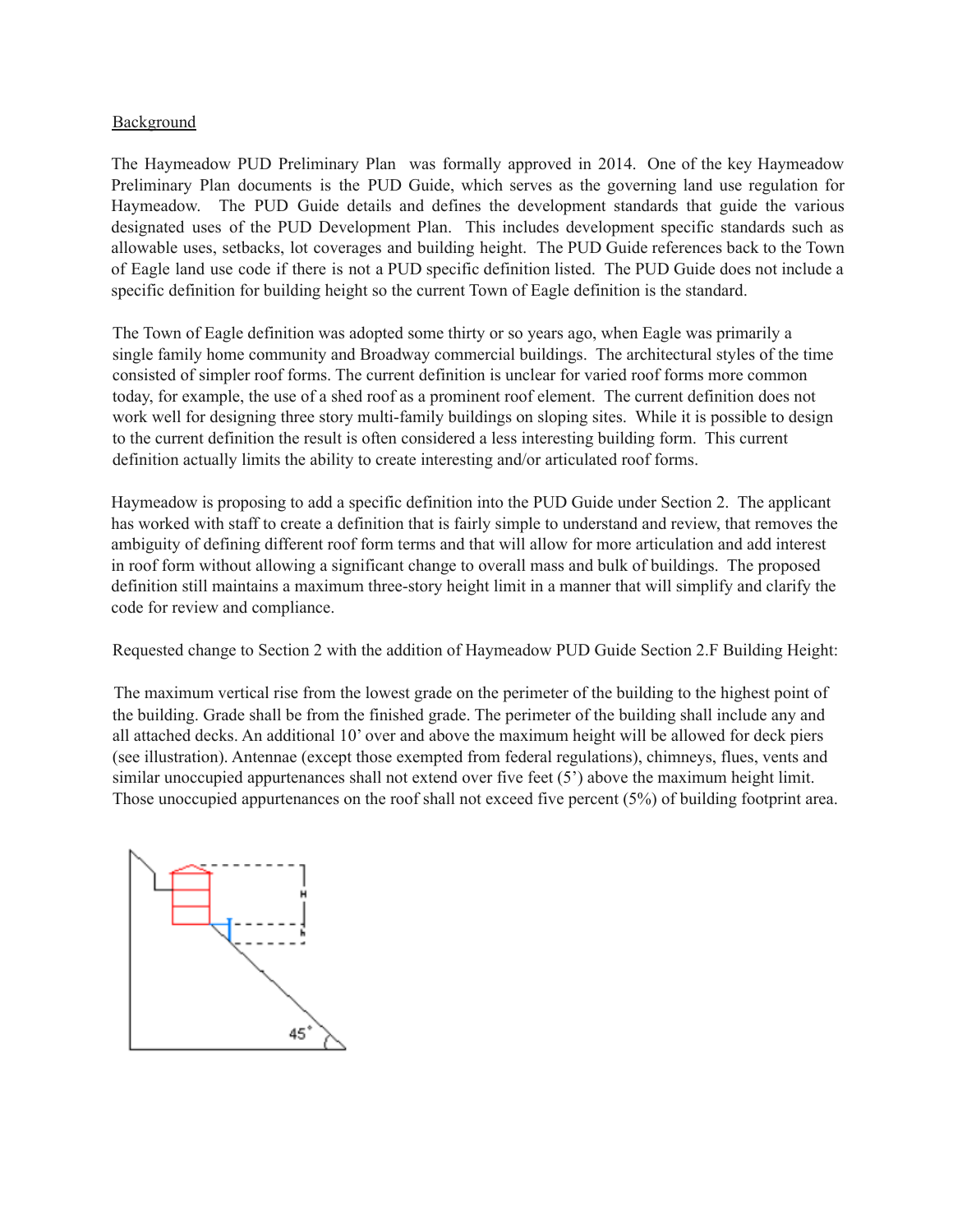Section 3.A.5 - Maximum Building Height

- a. Residential Multi-Family
	- 1. 40 ft. maximum and not-to-exceed 3-stories above any point on foundation (not including lofts).
- b. Residential Single Family/Duplex
	- 1. 35 feet.

Building Height as defined by the Town of Eagle:

Building height. The maximum height allowed is 35 feet to any point on the building except in the Broadway District (see Section 4.07.022) and as further defined below: On a flat or shed roof, any selected reference point on the roof surface that sits directly above the interior of the building must be measured from existing grade to the highest point of the roof structure. On a gable, hip, or gambrel roof, any selected reference point on the roof surface that sits directly above the interior of the building must be measured from the existing grade to the average distance between the eaves and the apex of the roof. If the selected reference point is outside of the building footprint (such as eaves and overhangs) then the height measurement is from the existing or proposed finished grade whichever is more restrictive. Existing grade is defined as the natural topography that exists prior to any improvements being made. Finished grade is the final elevation of the surface material that adjoins the building. Parapet walls may exceed applicable Zone District height limitations by four feet. Stacks, vents, cooling towers, elevator structures and similar mechanical equipment and spires, domes, cupolas, towers and similar non-inhabitable appurtenances may exceed applicable Zone District height limitations by up to 30 percent.

## **Process & Compliance**

The application will follow the PUD Guide procedures outlined for a Minor PUD Amendment listed in Section 13.A of the approved Haymeadow PUD Guide.

The proposed Minor PUD Amendment to add a definition of building height to the PUD should, to the extent applicable, meet the Goals and Policies of the Town of Eagle, as articulated in the Elevate Eagle Comprehensive Plan.

As a detailed development standard a change in the definition of building height does not have any affect upon most of the broad based goals and objectives of the Elevate Eagle plan. There are however some goals and objectives that support the addition of the proposed new definition. These applicable goals and policies found in the plan include:

*Goal 1-1, Promote a wide range of attainable housing opportunities…*

*Goal 1-1.1, Ensure a healthy mix of housing types and densities…*

*Goal 1-1.3, Stimulate the creation of workforce housing through town policies, incentives, and regulatory procedures…*

*Goal 2-3.3, Ensure new development builds upon and adds value to Eagle's unique community character through adherence to high quality standards of design…*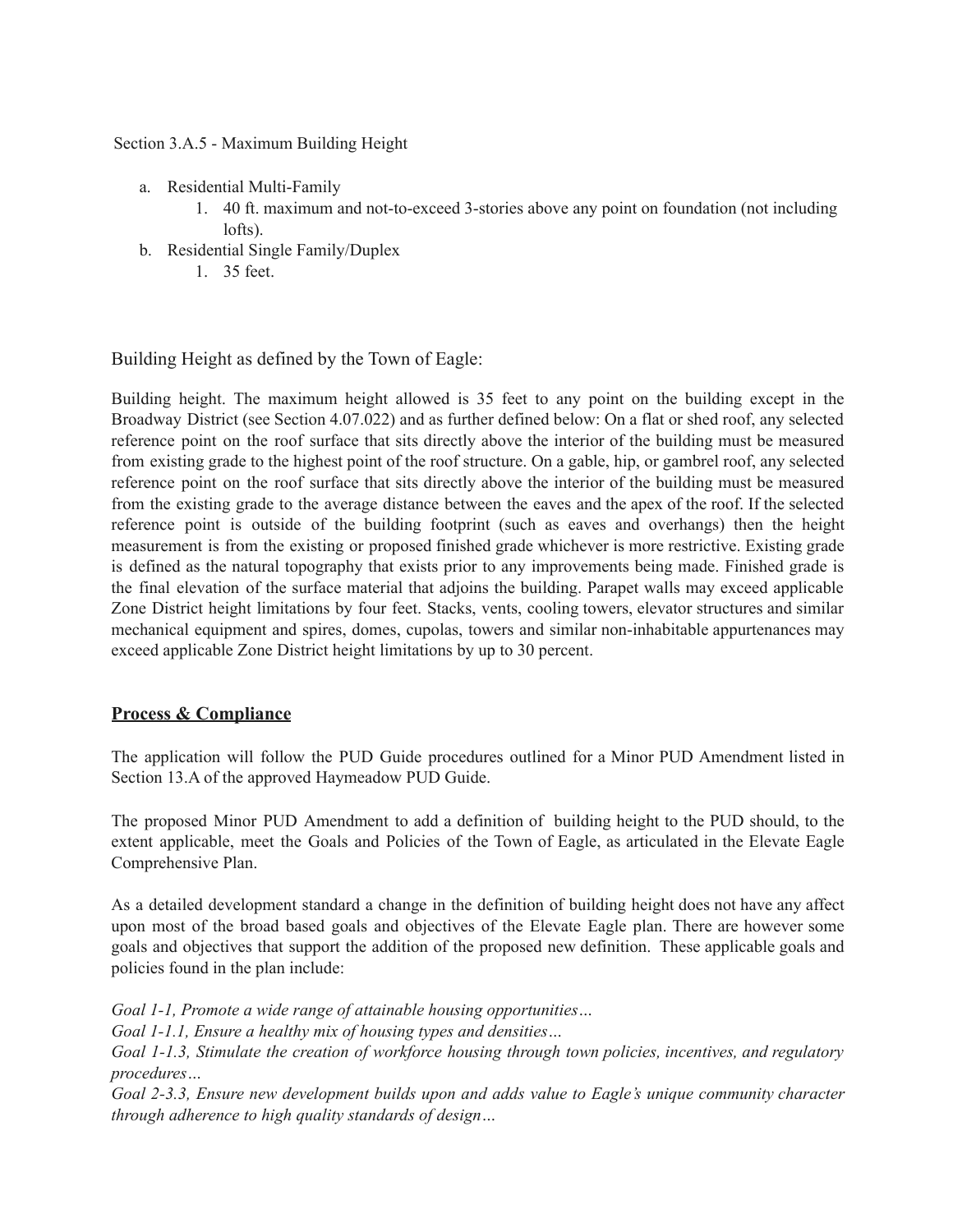The development of three-story condominium buildings on the multi-family parcels of Haymeadow advances the very specific goal and subgoals of the very first goal articulated in the Elevate Eagle plan, Goal 1-1. While the design of three story multi-family buildings is possible under the current definition, the proposed definition allows a broader design latitude that is more in line with Goal 2-3.3.

While Haymeadow contains very gentle slopes with an average slope of 4%. While seemingly flat, the desired grade of roadways and parking lots is generally around 2%, which results in a fair amount of slight overlot grading to create those roadways and parking areas. The measurement of building height to the "existing grade" creates some difficulty in roof form design over the length of a multi-family building. This often results in a simple and unvaried roof form. The proposed definition allows for a roof form design that is articulated in the design guidelines and better meets the Goal 2-3.3.

## *Goal 2.8 and each sub-goal beneath 2.8, Policies for the Brush Creek Character Area….*

Haymeadow is located within the Brush Creek Character Area so a specific review of this section of the Elevate Eagle plan is appropriate. As the building height definition is a fairly detailed element of the PUD Guide, a review of these very general Brush Creek Character Area goals indicates that the proposed definition has no overall effect upon the primary or sub-goals of the Brush Creek Character Area.

We believe the proposed building height definition is in compliance with the applicable goals and policies of the Elevate Eagle plan.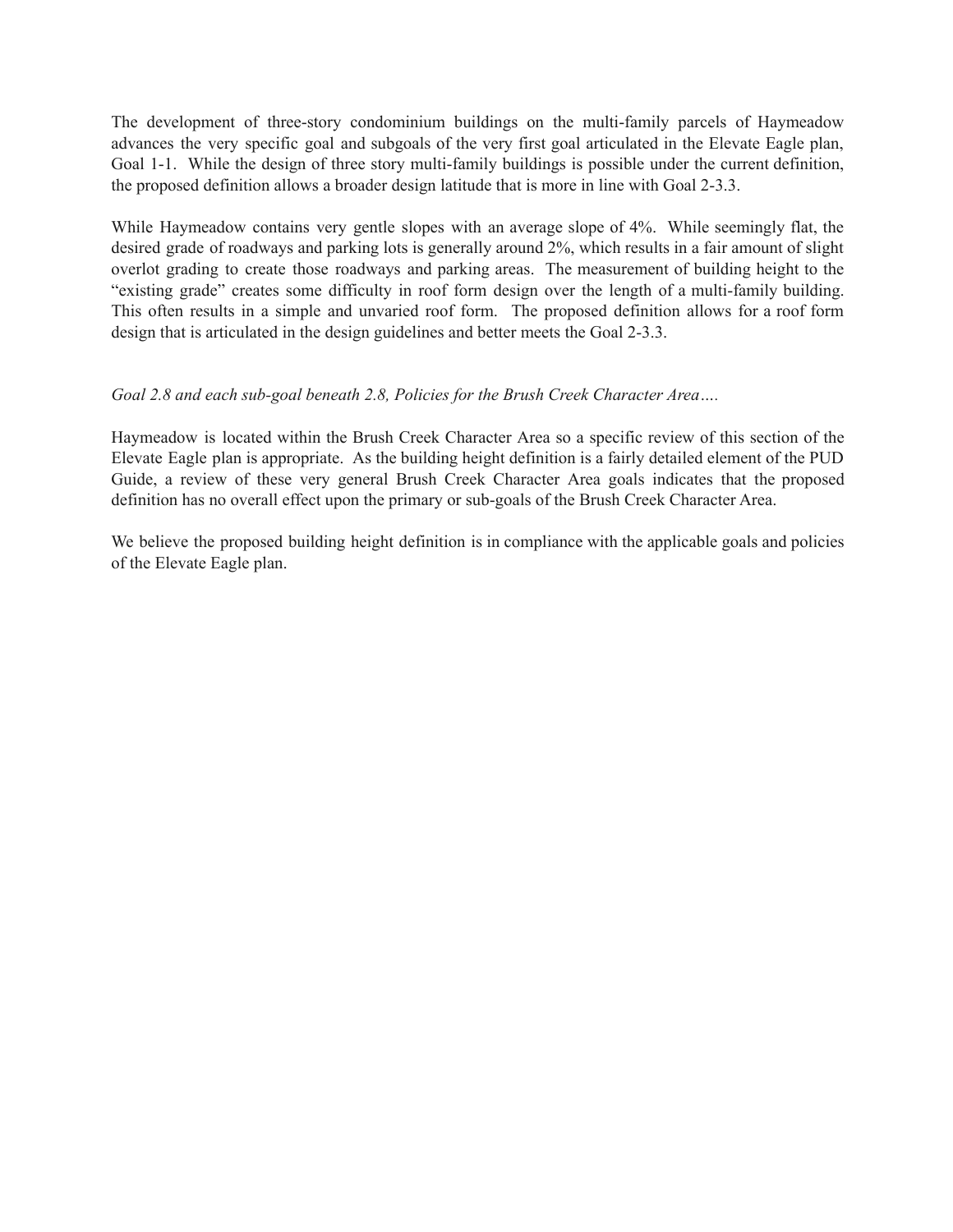**Exhibit A:** Example of sloping sites.

Existing code allows this building height: Measured from grade to highest point of shed roof.



But not this building "height":



The height of the building as viewed from neighboring properties would not change; the code just doesn't account for sloping sites and architecturally varied roof forms.